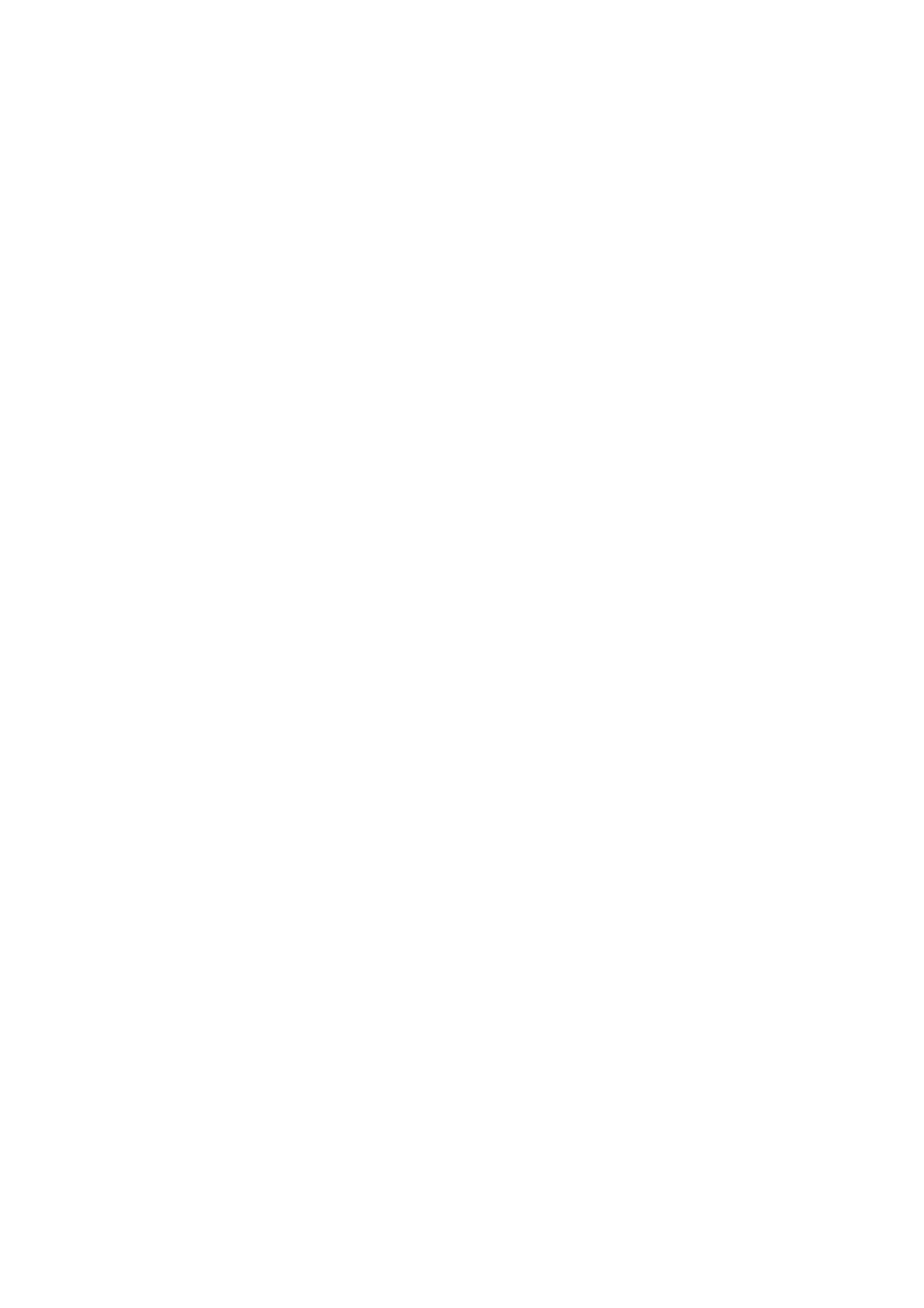#### **1 Introduction**

In 2006 an analysis of the SPS main power converter tracking errors during the fast ramps used for fixed targets beams revealed tracking errors that could be traced to the coarse time interval of the function points [1]. The analysis also indicated that a reduction of the time interval between points of the functions from 30 ms to 5 or 6 ms would lead to a reduction of the tracking errors by at least one order of magnitude. The tracking errors of the main dipole and quadrupole converters was also suspected to be at the origin of the poor reproducibility of the tune corrections during the early part of the ramp. In 2007 advantage was taken of the improved flexibility provided by the new LSA control system to reduce the time interval for function points from 30 to 6 ms. At the same time the generation of point was improved and smoothed. This change immediately improved the convergence and quality of the so-called 'Autotrim' procedure (see Ref [1]). The tracking errors were indeed reduced by more than order of magnitude. The tune corrections in the ramps became significantly smoother in the early parts of the fixed target (FT) beam ramps. Furthermore it was for the first time possible to copy tune correction from an existing cycle to a new cycle and immediately obtain ramp transmissions well over 90% on the new cycle without additional trims. The tune corrections were stable over long periods (at constant beam current) and no longer required frequent readjustments. In some cases no tune trim was performed for many weeks. This was a major breakthrough in tune control for the SPS ramp.

This note compares the final tune correction functions for a variety of cycles in order to better quantify the reproducible and non-reproducible part of the corrections.

## **2 Tune Corrections in the Ramp**

The tune corrections that were applied to reach the nominal tunes for FT beams (**26.62, 26.58**), LHC beams (**26.13, 26.18**) and LHC ions beams (**26.20, 26.25**) have been collected and analyzed to evaluate the SPS reproducibility and to be able to anticipate tune corrections for future cycles.

The tune corrections have been analyzed for the following cycles:

- **FT-LHCMD2** : the nominal FT cycle with a 1.26 second injection flat bottom and a momentum range of 14 to 400 GeV/c, followed by a short 26 GeV proton MD cycle to reduce the RMS power consumption. This cycle was mostly used overnight and on weekends.
- **FT-LHCMD37** : the nominal FT cycle with a 1.26 second injection flat bottom and a momentum range of 14 to 400 GeV/c, followed by a proton MD cycle with a ramp to 37 GeV.
- **FT-LHCPILOT**: the nominal FT cycle with a 1.26 second injection flat bottom and a momentum range of 14 to 400 GeV/c, followed by a 450 GeV LHC cycle with a fast 4.2 second long ramp designed for single bunches or pilot beams.
- **FT-LONG-3CNGS**: the nominal FT cycle with a 1.26 second injection flat bottom and a momentum range of 14 to 400 GeV/c with a long flat top (9.0 seconds instead of 4.8 seconds) followed by 3 CNGS cycles and an LHC ion MD cycle with a ramp to 100 GeV.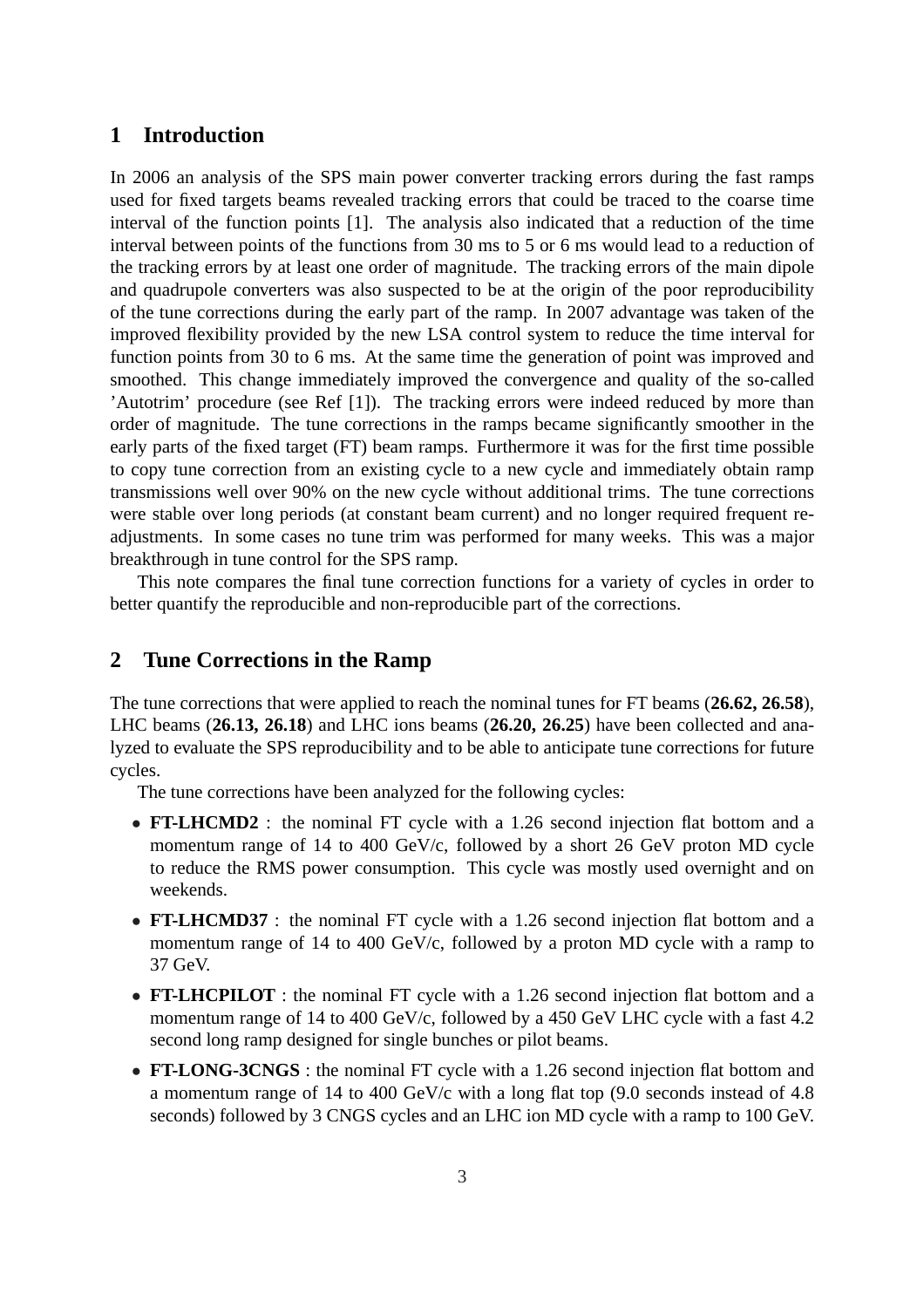- **LHCNOM-2007**: the nominal LHC cycle with a 10.86 second injection flat bottom and a momentum range of 25.9 to 450 GeV/c that was used in 2007. This cycle has a 'degauss dip' to 14 GeV after the rampdown from 450 GeV that had some effect on the tune correction and that will be discussed later.
- **LHCNOM-2006**: the nominal LHC cycle with a 10.86 second injection flat bottom and a momentum range of 25.9 to 450 GeV/c that was used in 2006.
- **LHCPILOT-FAST**: a fast LHC cycle for pilot beams with a 60 ms injection flat bottom and a momentum range of 25.9 to 450 GeV/c.
- **LHCION-FB7860** : the last version of the LHC Lead ion cycle with a 7860 ms long flat bottom at 17.7 GeV/c (proton equivalent) and a standard LHC ramp to 450 GeV/c.
- **CNGS-CNGS1(2,3)**: the nominal CNGS cycles with a 1.26 second injection flat bottom and a momentum range of 14 to 400 GeV/c. The flat top length is 90 ms.

For the analysis the raw tune corrections have been corrected for any trim performed on the main bending magnets at the current level (which are not correctly propagated on the tune correction). Trims of  $-1$  to  $-1.5$  A were typically applied on the injection flat bottom of the FT and CNGS cycles to match the energy with the PS. This corresponds to setting the momentum at injection to 13.9 instead of 14 GeV/c. For cycle **LHCNOM-2007** a constant trim of 1.1 A applied for "mysterious" reasons all along the cycle had to be corrected.

The tune corrections for the first part of the FT beam ramp is shown for the cycles mentioned above in Figure 1. The tune corrections are much smoother than in the past, where large oscillating corrections with amplitudes of up to 0.2 in tune units frequently crept in over time. The correction did not 'diverge' with time between the various cycles. One notes a residual systematic oscillation of the correction in the vertical plane, that may still be related to the power converter tracking.

The tune corrections as a function of the beam momentum are shown for the same FT cycles in Figure 2. The corrections are reproducible, in particular above 40 GeV/c. On the injection flat bottom the spread is larger, because of different super-cycle compositions, but the effect is rather modest, in the range of  $\pm 0.02$ . There is also a slight difference on the cycle with long flat bottom and CNGS, which could be due to the fact that the tune was not measured and corrected.

The FT and CNGS beams are in principle identical, except that the nominal CNGS beam intensity is higher which requires tune corrections in the range  $0.01 - 0.025$  to compensate the tune changes due to collective effects. The cycles share the same injection flat bottom and ramp, only the length of the flat top is different. The tune corrections for the three consecutive CNGS cycles are very similar, with only minor differences in the first 200 ms of the ramp. On the injection flat bottom, the tune correction is not constant due to eddy currents [1]. Unfortunately the comparison of the different CNGS cycles could not be completed since the CNGS run was stopped due to radiation issue on electronic components near the target cavern. It is however likely that at least the corrections for the second and third CNGS cycles could be made identical.

The tune corrections are shown for all cycles listed before in Figure 3. The spread is small at momenta above 50 GeV/c, with one exception for the nominal LHC cycle used in 2007. At low energy, the corrections evolve differently depending on the injection momentum (14, 17.7 or 26 GeV/c) and on the ramp speed (LHC normal or fast). The large swing of the correction between 300 and 450 GeV/c correlates with a momentum (b1) error described in Ref [1]. The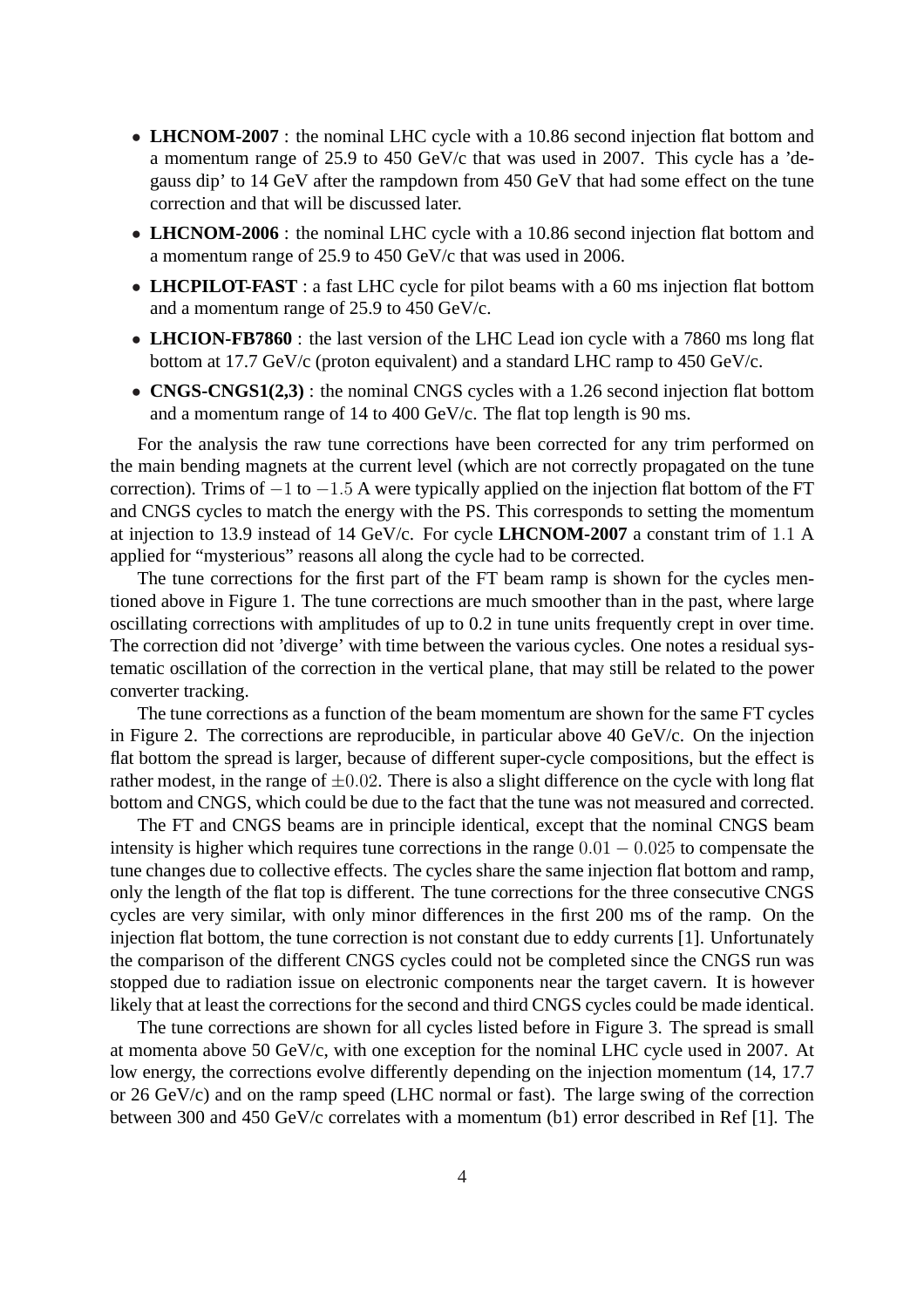2007 nominal LHC cycle with a degauss dip down to 14 GeV/c behaves somewhat differently. Its tune correction at low energy is much larger than for the other cycles, and the difference vanishes at higher energies. At 26 GeV the tune correction is larger by up to +0.1 with respect to the 2006 nominal LHC cycle or to the fast ramp cycle. The tune difference between the 2007 and 2006 nominal LHC cycles is shown in Figure 5 as a function of the inverse of the momentum.

The tune corrections averaged over the LHC type cycles used in 2006 (from Ref [1]) and over FT type cycles of 2007 are shown in Figure 6. For the FT beams the correction corresponds to a total beam intensity of  $\approx 2.8 \times 10^{13}$  protons. For the LHC beams it corresponds to a low intensity beam of less than  $10^{12}$  protons. The r.m.s. spread of the data is represented in the form of error bars. For the FT beams, the data from the cycle **FT-LONG-3CNGS** has not been included in the average for the horizontal tune.

The averaged data for LHC beams has been used in 2007 to to anticipate the tune correction for new LHC beam cycles. This functionality was included in the SPS **MultiQ** application. With the exception of the LHC cycle including a degauss to 14 GeV/c (**LHCNOM-2007**) and the large trim at the current level for the main bends, the prediction accuracy was excellent. The FT and ion beam tune data will be added for 2008.

#### **3 Conclusion**

The analysis of tune corrections for a range of cycles and cycle compositions confirms that the tune corrections for the SPS are very reproducible above 50 GeV/c and almost identical for all cycle types.

At low energy differences appear between cycles with injection momenta of 14 GeV/c, 17.7 GeV/c and 26 GeV/c. For a given class of cycles (same injection momentum and ramp shape), the corrections vary little from one cycle to another. Initial corrections for a new cycle can therefore be either copied from an existing cycle of the same type, or be obtained from an averaged correction via the MultiQ application.

The changes that were made to the LHC nominal cycle between 2006 and 2007 in the form of a degauss dip to 14 GeV on the other hand led to significant changes of the tune corrections. This effect highlights how a change of the minimum momentum between a down ramp and an injection plateau can influence the tune errors of the SPS.

## **4 Acknowledgments**

The authors are grateful to K. Cornelis for discussions and constant support.

## **References**

[1] C. Arimatea, D. Jacquet, L. Normann, J. Wenninger, *Dipole Field, Tune and Chromaticity Correction at the SPS : from Converter Tracking to Eddy Currents*, AB-Note-2007-009 OP.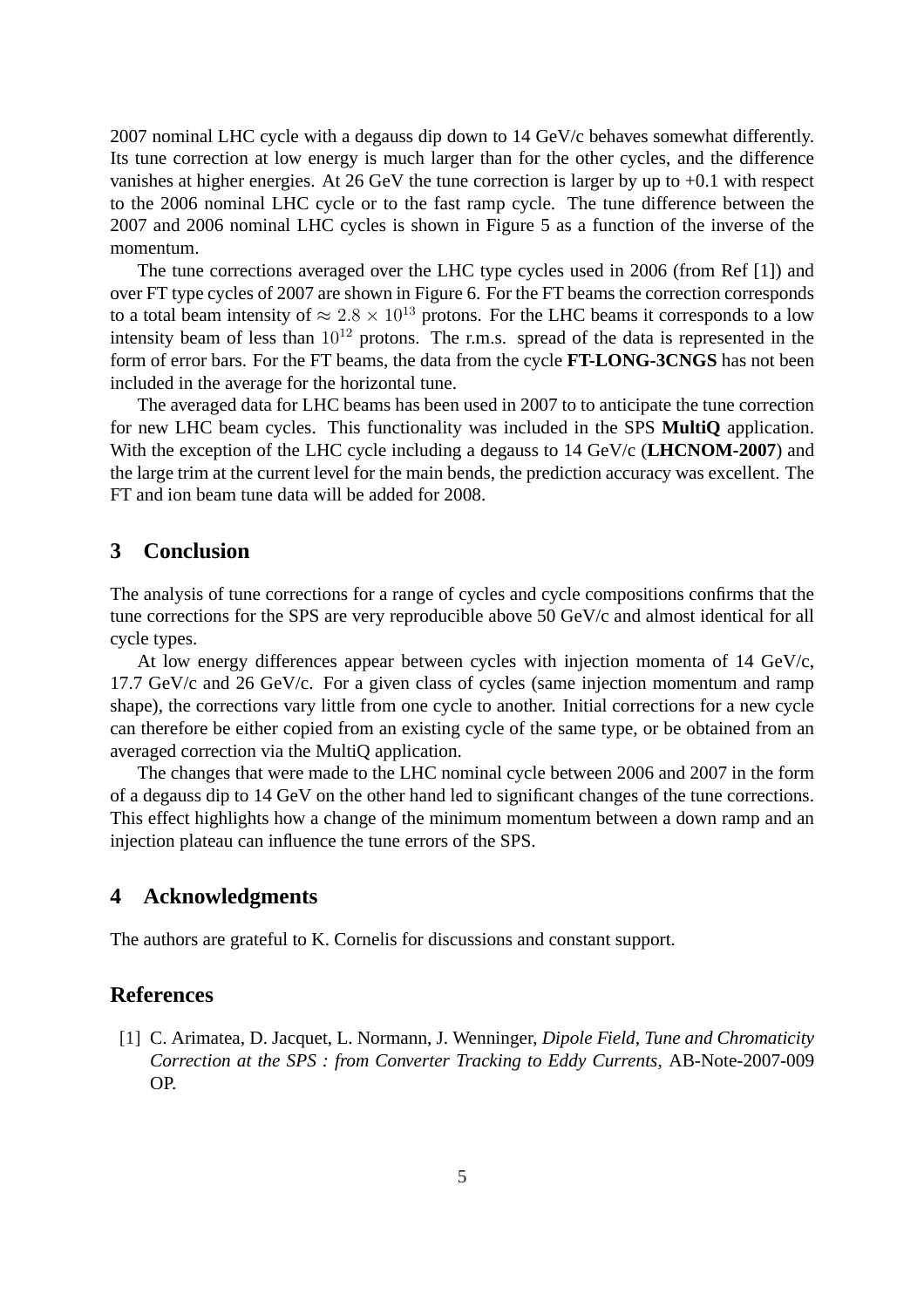

Figure 1: Tune trims as a function of the cycle time in the first part of the FT ramp for the horizontal (top) and vertical (bottom) plane for FT cycles used in 2007. The ramp starts at 1260 ms and the beam crosses transition around 1480 ms.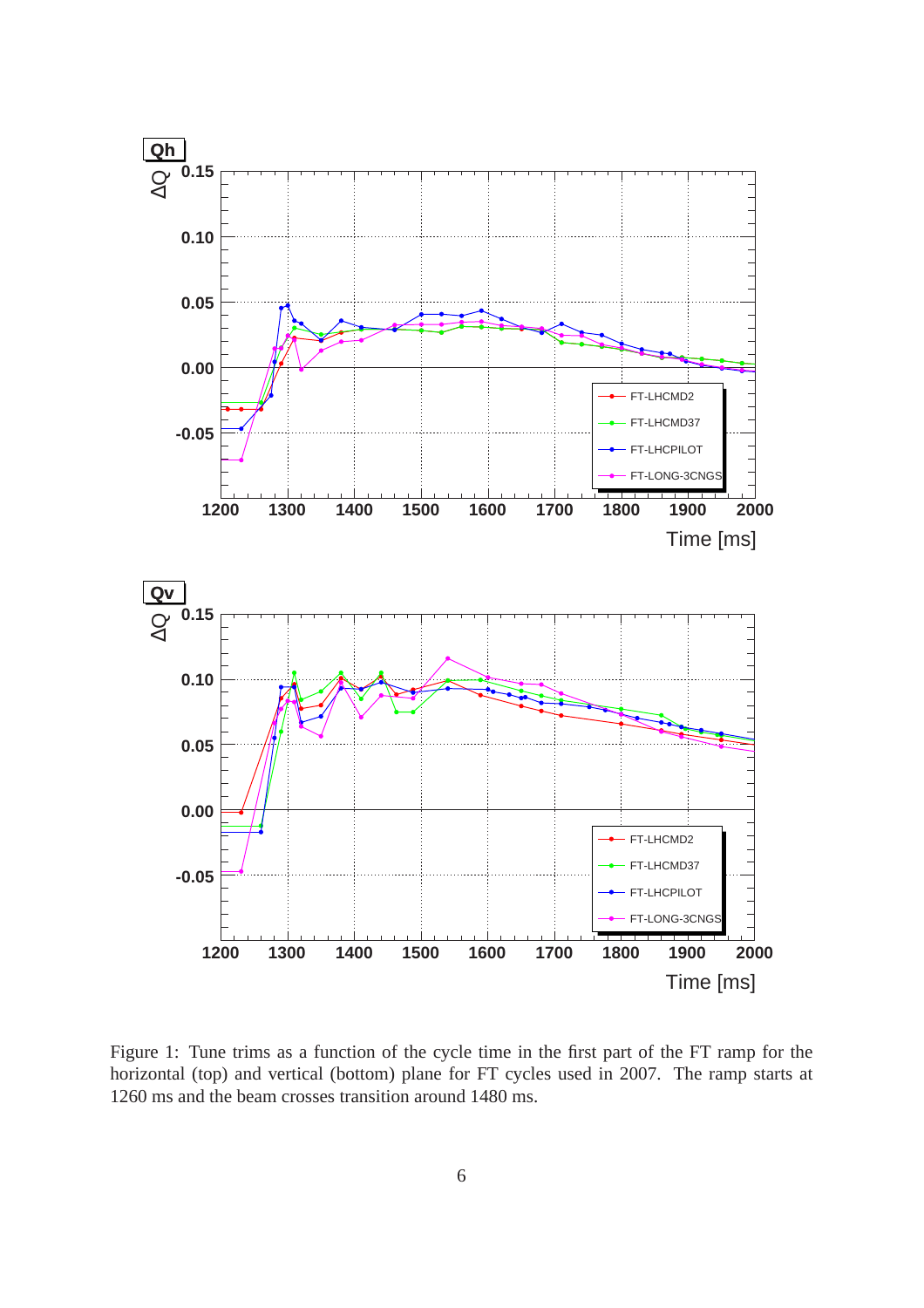

Figure 2: Tune trims for the horizontal (top) and vertical (bottom) plane for FT cycles used in 2007.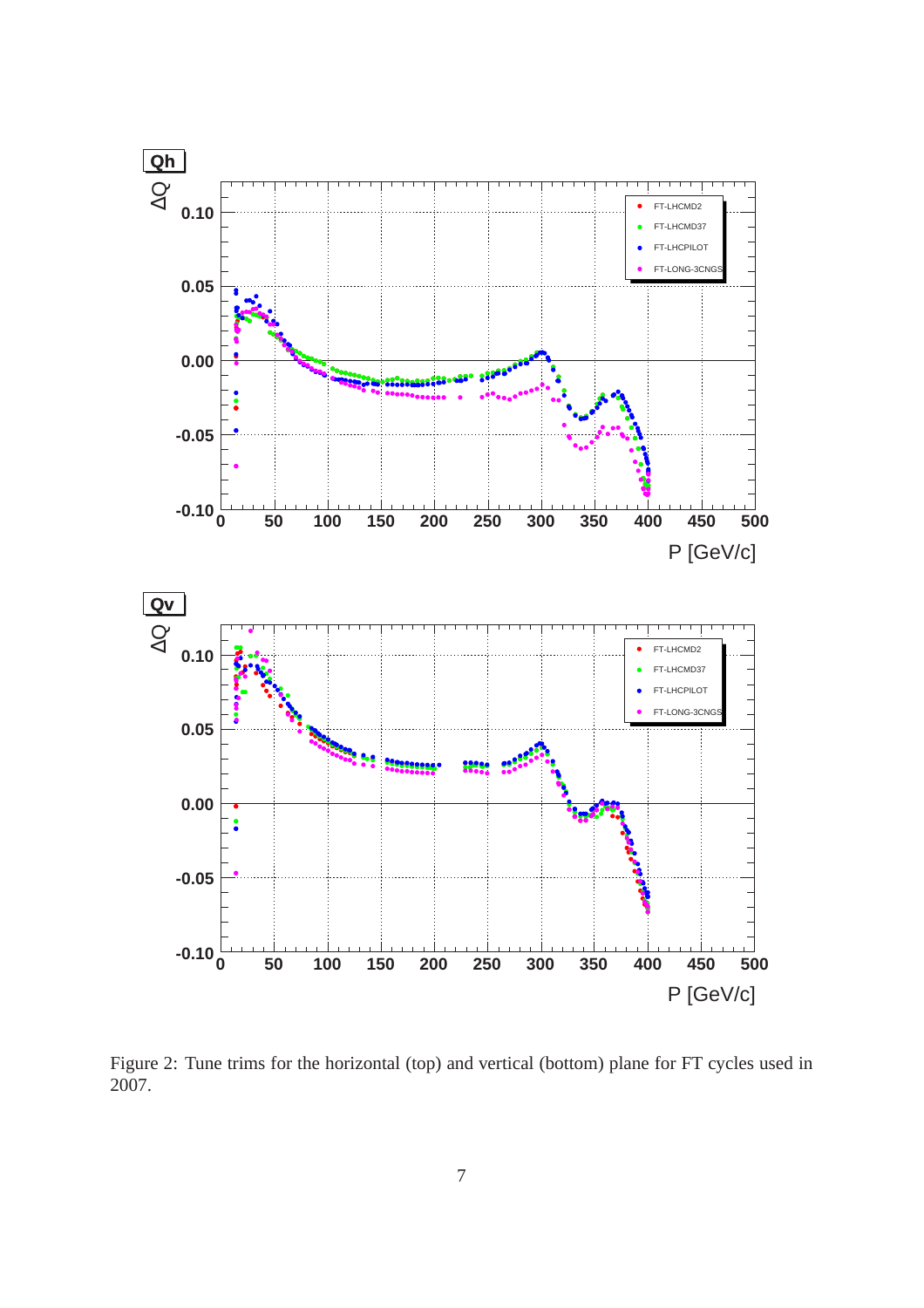

Figure 3: Tune trims for the horizontal (top) and vertical (bottom) plane for a palette of cycles used in 2007 and the nominal LHC cycle of 2006. One notes the difference between the nominal LHC cycle of 2007 and all the other cycles.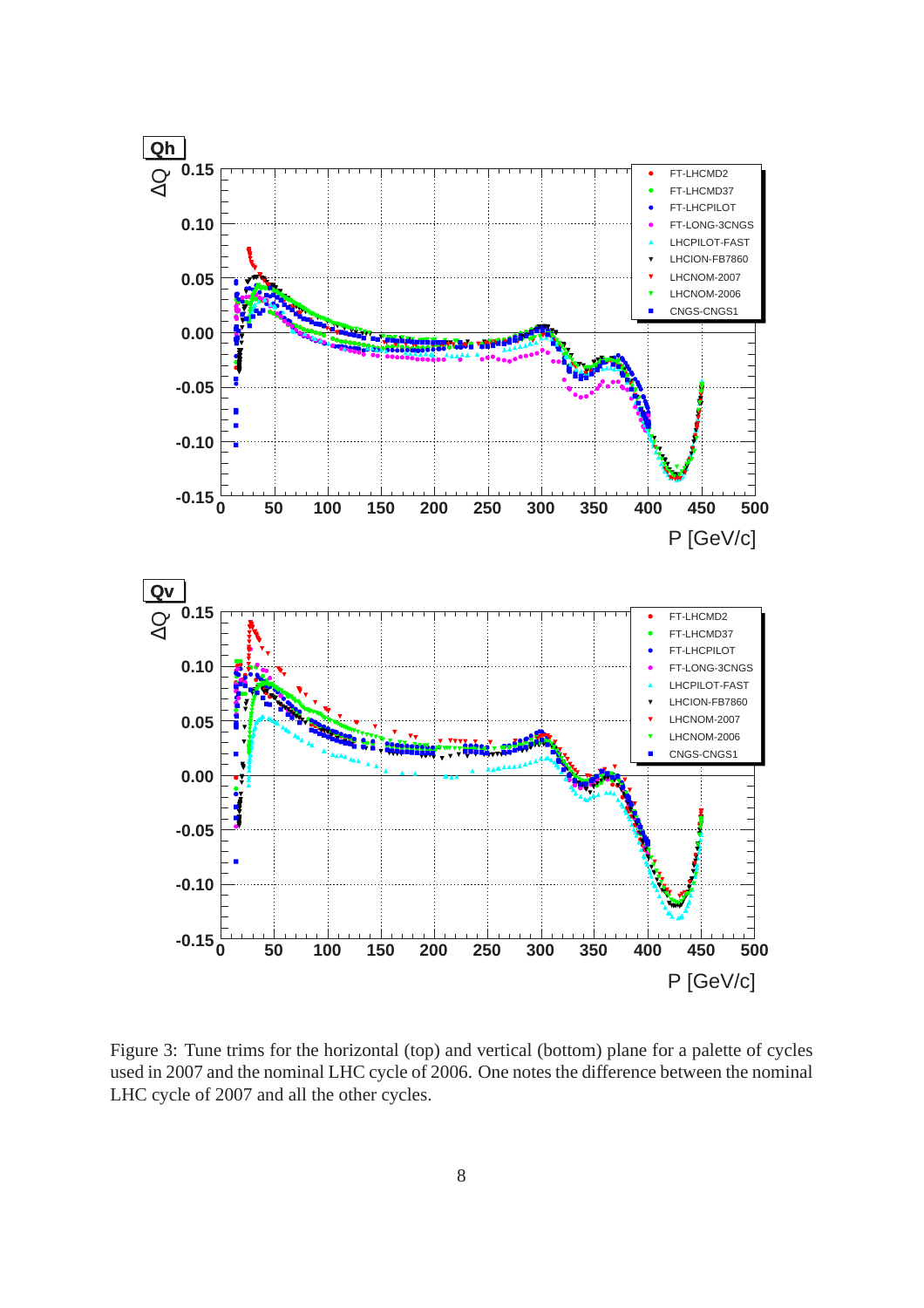

Figure 4: Comparison of the SPS main dipoles current function for the nominal LHC cycle in 2006 (top) and 2007 (bottom). Besides a difference in length of the 450 GeV/c flat top which is not relevant, the significant difference for the tune correction is arising from the small 'degauss dip' to 14 GeV/c (162 A) at the end of the ramp-down.



Figure 5: Tune difference ∆Q between the tune corrections for the nominal LHC cycle in 2007 and 2006. The difference decays roughly proportionally to the inverse of the momentum in the region of low momenta.